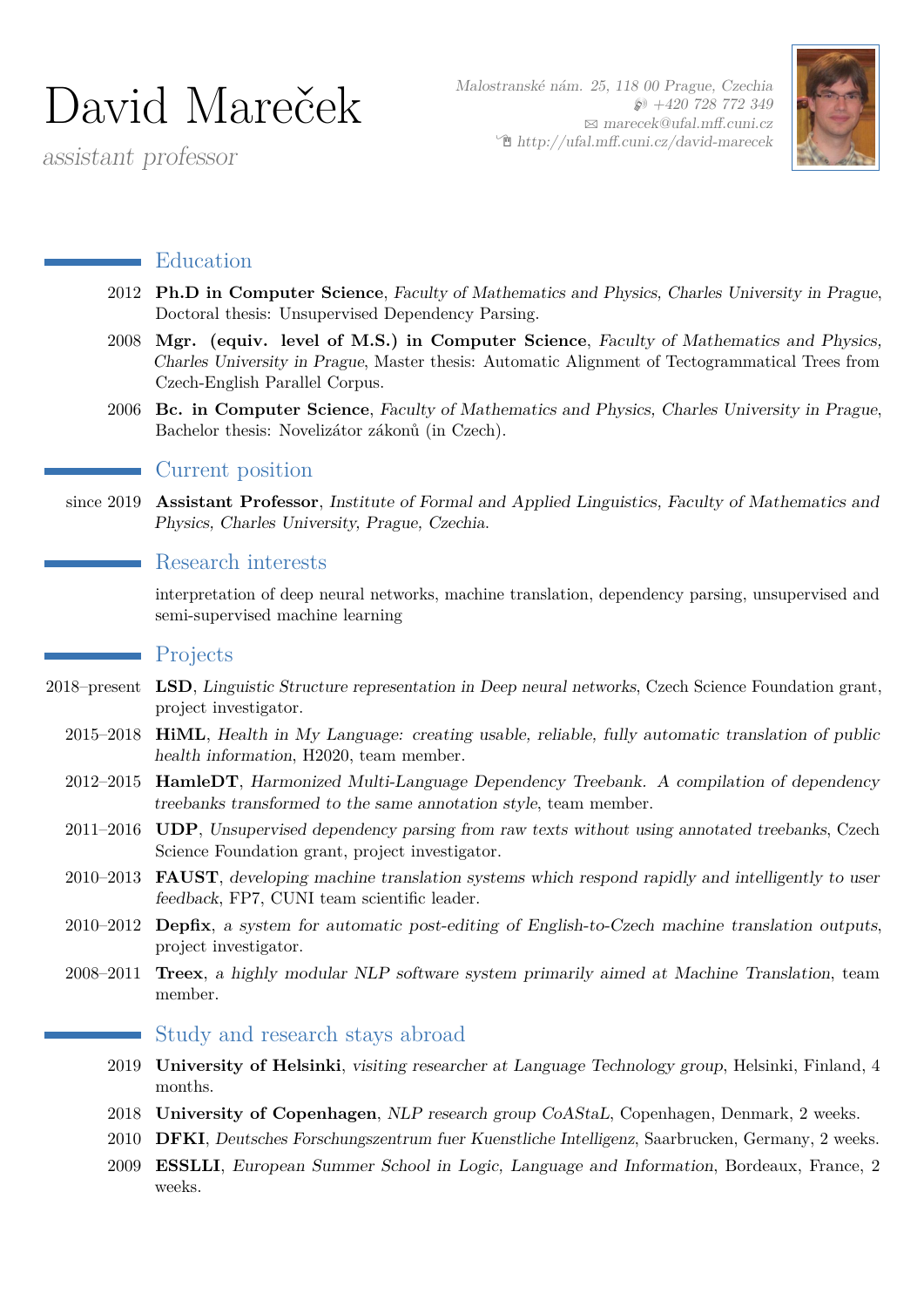#### Teaching

2012–present **Unsupervised machine learning in NLP (formerly "Selected problems in machine learning")**, Charles University, Czechia, winter terms.

#### Academic service

Reviewing ACL (2017, 2018, 2019), NAACL (2016, 2019), TSD (2015), ITAT (2016, 2017, 2018), BlackBoxNLP conference (2018, 2019)

papers

Reviewing "Special Issue of Prague Bulletin of Mathematical Linguistics on Machine Translation" (2012, journal 2013, 2014, 2015, 2016), "Prague Bulletin of Mathematical Linguistics" (2016), "ACM Computing papers Surveys" (2013, 2014)

#### **Supervision**

- defended 2 master students, 1 bachelor student
- current 1 doctoral student, 2 master students

#### Selected publications

- 2018 David Mareček, Rudolf Rosa: Extracting Syntactic Trees from Transformer Encoder Self-Attentions. In: Proceedings of the First Workshop on Analyzing and Interpreting Neural Networks for NLP, pp. 347-349, Association of Computational Linguistics, Brussels, Belgium, ISBN 978-1-948087-71-1
- 2017 Bedřich Pišl, David Mareček: Communication with Robots using Multilayer Recurrent Networks. In: Proceedings of the First Workshop on Language Grounding for Robotics, pp. 44-48, Association for Computational Linguistics, Vancouver, Canada, ISBN 978-1-945626-64-7
- 2016 David Mareček: Delexicalized and Minimally Supervised Parsing on Universal Dependencies. In: Statistical Language and Speech Processing, pp. 30-42, Springer International Publishing, Cham, Switzerland, ISBN 978-3-319-45924-0
- 2015 David Mareček: Multilingual Unsupervised Dependency Parsing with Unsupervised POS tags. In: MICAI 2015: Advances in Artificial Intelligence and Soft Computing, Part I, pp. 72-82, Springer, Berlin / Heidelberg, ISBN 978-3-319-27059-3
- 2014 Pavel Pecina, Ondřej Dušek, Lorraine Goeuriot, Jan Hajič, Jaroslava Hlaváčová, Gareth J.F. Jones, Liadh Kelly, Johannes Leveling, David Mareček, Michal Novák, Martin Popel, Rudolf Rosa, Aleš Tamchyna, Zdeňka Urešová: Adaptation of machine translation for multilingual information retrieval in medical domain. In: Artificial Intelligence in Medicine, ISSN 0933-3657, vol. 61, no. 3, pp. 165-185
- 2014 Daniel Zeman, Ondřej Dušek, David Mareček, Martin Popel, Loganathan Ramasamy, Jan Štěpánek, Zdeněk Žabokrtský, Jan Hajič: HamleDT: Harmonized Multi-Language Dependency Treebank. In: Language Resources and Evaluation, ISSN 1574-020X, vol. 48, no. 4, pp. 601-637
- 2013 David Mareček, Milan Straka: Stop-probability estimates computed on a large corpus improve Unsupervised Dependency Parsing. In: Proceedings of the 51st Annual Meeting of the Association for Computational Linguistics, pp. 281-290, Association for Computational Linguistics, Sofia, Bulgaria, ISBN 978-1-937284-50-3
- 2012 Martin Popel, David Mareček, Jan Štěpánek, Daniel Zeman, Zdeněk Žabokrtský: Coordination Structures in Dependency Treebanks. In: Proceedings of the 51st Annual Meeting of the Association for Computational Linguistics, pp. 517-527, Association for Computational Linguistics, Sofia, Bulgaria, ISBN 978-1-937284-50-3
- 2012 David Mareček, Zdeněk Žabokrtský: Exploiting Reducibility in Unsupervised Dependency Parsing. In: Proceedings of the 2012 Joint Conference on Empirical Methods in Natural Language Processing and Computational Natural Language Learning, pp. 297-307, Association for Computational Linguistics, Stroudsburg, PA, USA, ISBN 978-1-937284-43-5